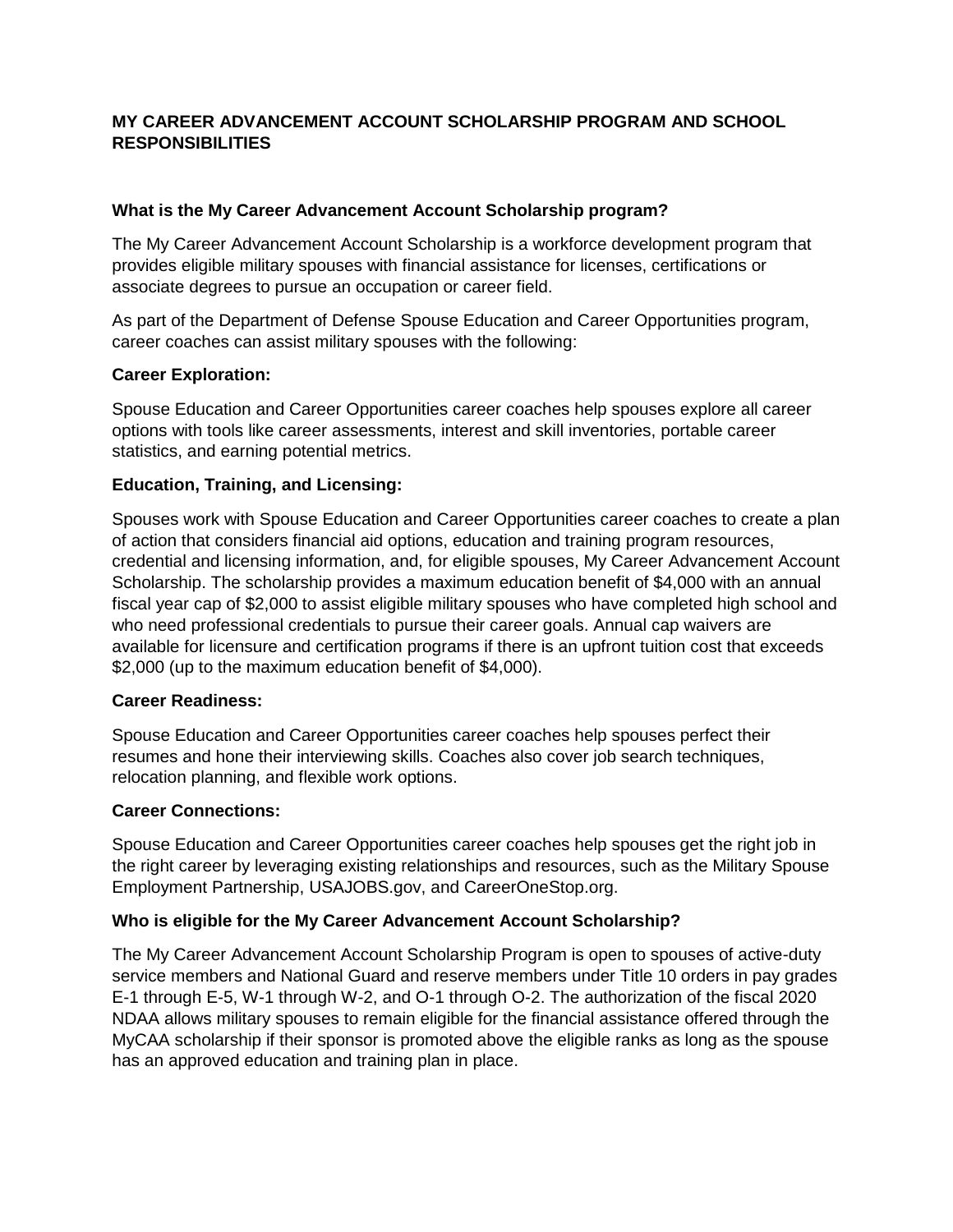- Spouses of service members in the National Guard or reserve in the pay grades listed above
- Spouses who have completed high school or obtained a GED
- Spouses who have financial assistance document(s) approved before the active-duty service member's date of separation or the active-duty service member's release from Title 10 military orders

# **Who is NOT eligible for the My Career Advancement Account Scholarship?**

- Spouses married to service members in pay grades E-6 and above; W-3 and above; and O-3 and above. The authorization of the fiscal 2020 NDAA allows military spouses to remain eligible for the financial assistance offered through the MyCAA scholarship if their sponsor is promoted above the eligible ranks as long as the spouse has an approved education and training plan (ETP) in place
- Spouses who are a member of the armed forces themselves currently on Title 10 orders
- Spouses who are married but legally separated (or under court order or statute of any state or US territory) from a member of the armed forces on Title 10 orders
- Spouses whose National Guard or reserve military sponsor is in a Warning Orders/Alert, Post Deployment/ Demobilization or Transition Status
- Spouses who are unable to apply for financial assistance while their military sponsor is on Title 10 orders or before the sponsor's date of separation

# **What does the My Career Advancement Account Scholarship pay for?**

The My Career Advancement Account Scholarship only pays for tuition for associate degrees and examinations leading to a recognized license or industry certification. The license, certification or associate degree must align with the spouse's career goal.

# **What does the My Career Advancement Account Scholarship NOT pay for?**

- Tuition for courses and examinations not included in the spouses Education and Training Plan and courses already started or completed by the spouse
- Reimbursements of any kind
- Books, supplies, equipment, uniforms, computers, and electronic devices of any kind
- Student activities, events, and entertainment
- Prepayments or deposits for future courses, unless costs are part of a block of study
- School or college level entrance examinations, comprehensive exams, and related preparatory courses
- Courses, tests, or fees typically paid by an employer as part of a job training program
- Fees of any kind, including, but not limited to, registration fees, technology fees, or parking fees
- Nonacademic credit or ungraded courses, including courses taken on an audit basis or as an internship, practicum, apprenticeship, or clinical supervision; also, nonacademic credit or ungraded orientation programs
- Courses taken more than one time, unless the My Career Advancement Account Scholarship Program has received a full refund from the school
- Academic credit by examination tests (CLEP, DANTES, etc.)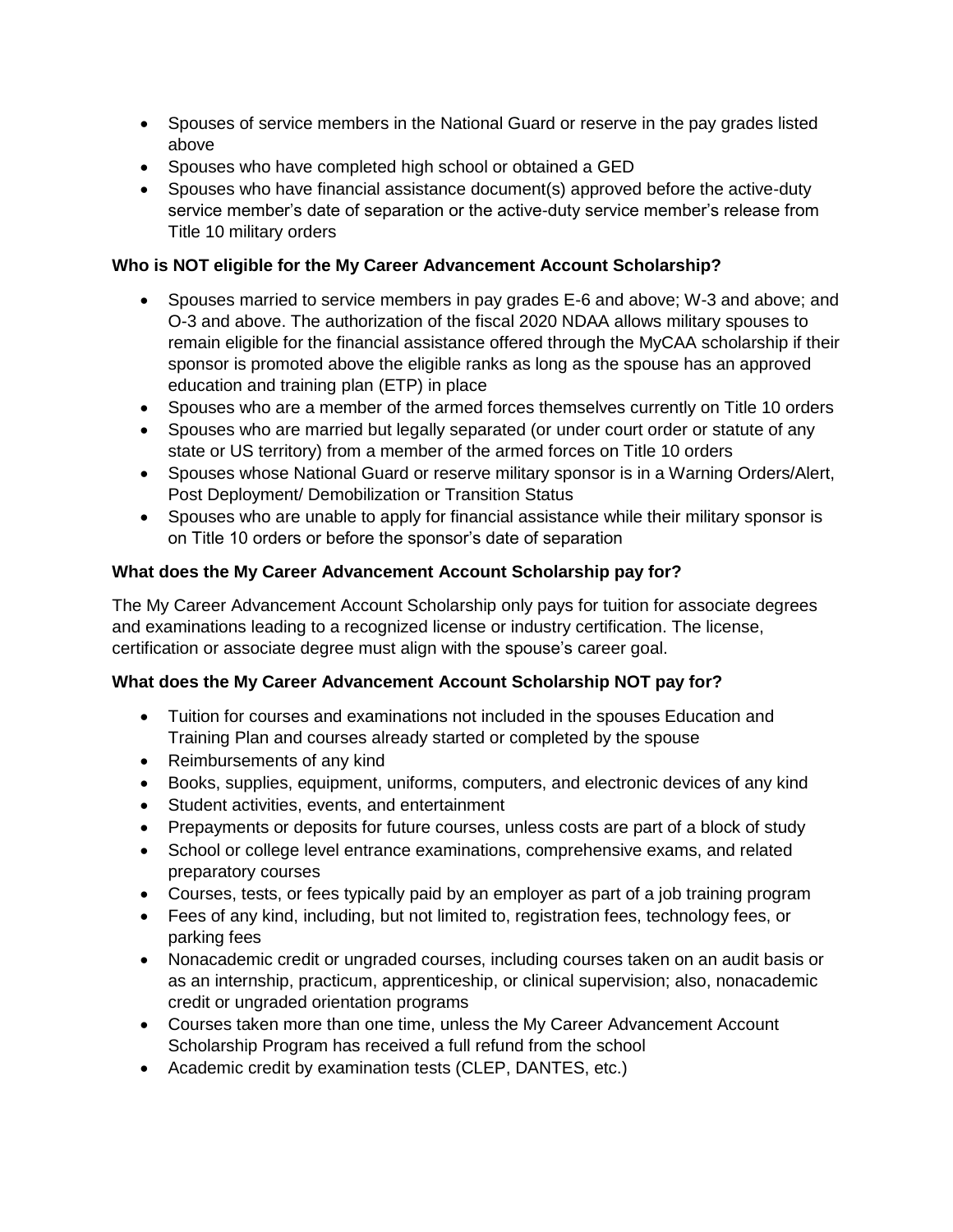- Associates of Science, Arts, General Studies, Liberal Arts, Health Sciences, Social Sciences and Interdisciplinary associate degrees with no concentration (no emphasis)
- Personal enrichment courses (excluding courses that are for academic credit or graded electives in an approved My Career Advancement Account Spouse Education and Training Plan)
- Transportation, lodging, childcare, and medical services
- Course extensions, except for approved hardship waivers
- Study abroad programs (excluding programs of study offered by participating My Career Advancement Account Scholarship schools on overseas military installations)
- Private licenses (Example: a private pilot's license would not be covered because it is for recreational use, but a commercial pilot's license would be covered because it would be used for an occupation)
- High school or GED completion programs, including online high school completion programs
- Courses or programs at unapproved schools or campuses, or other locations not found in the My Career Advancement Account Scholarship Portal
- English as a second language course to learn English
- Continuing education credits to maintain a standing in a professional organization
- Internships not part of an Education and Training Plan and not resulting in a credential needed for employment
- Bachelor's, master's and doctorate degree courses
- Certificates of completion that do not lead to a certification or license

### **Will the My Career Advancement Account Scholarship pay for remedial courses?**

Yes, the My Career Advancement Account Scholarship will pay for a maximum of nine hours of remedial coursework. The courses must be listed on the plan or the school POC must provide a separate document stating the spouse must take the courses.

## **What are the My Career Advancement Account website and Academic Institution (AI) Portal URLs and who uses each one?**

The official Department of Defense web address for the My Career Advancement Account Scholarship is [https://mycaa.militaryonesource.mil/mycaa.](https://mycaa.militaryonesource.mil/mycaa) Spouses use the website to create accounts, search for approved schools, campuses, or locations, and submit the necessary documents to request My Career Advancement Account Scholarship financial assistance from the Department of Defense while the sponsor is on active duty. School representatives and other organizations are not authorized to create, access, or otherwise advise military spouses on any aspect of their accounts or appointments with career coaches. Spouses may only contact SECO career coaches for account assistance.

Currently, school expectations and on-boarding information is available on the 'For Institutions' page of the My Career Advancement Account Spouse Portal. This page can be accessed directly at https://mycaa.militaryonesource.mil/mycaa/school-resources/on-boarding.

The Academic Institution (AI) Portal is where schools maintain accounts. Military spouses are not authorized to access school accounts in the AI Portal. The AI Portal meets all Department of Defense security and Privacy Act requirements. After a school is approved for participation in the program, the school point of contact may register for an account in the AI Portal.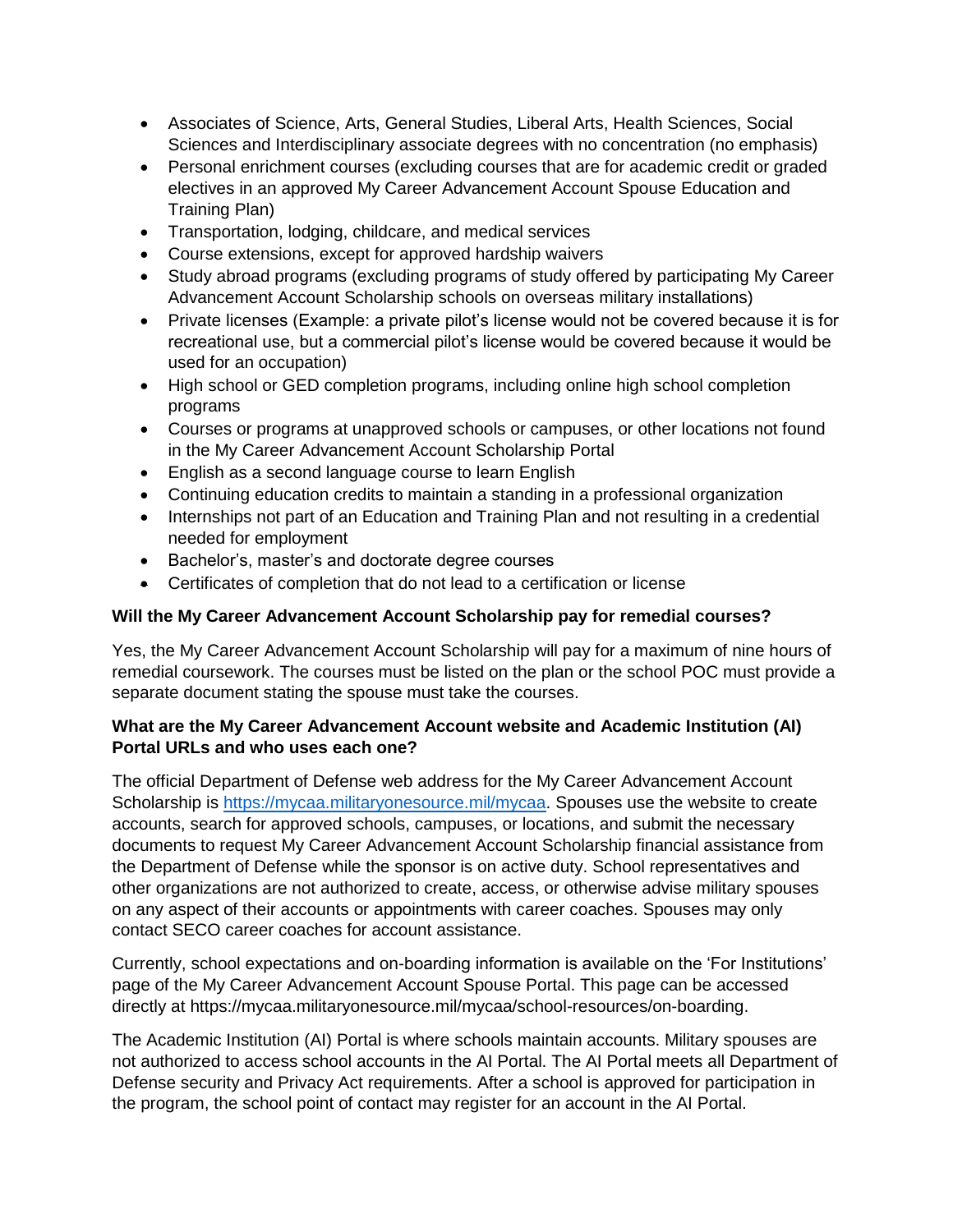Schools use the AI Portal to:

- Submit new applications
- Take the required orientation
- Input and upload data, such as invoices, payments, and refunds
- Indicate student program completions, noncompletions, and grades
- Add and maintain a list of points of contact
- Upload and keep current term dates and course catalogs for the My Career Advancement Account Scholarship program spouses

The AI Portal is intended to complement the schools' information systems, not replace them. For example, the invoice number used in a school's invoicing system should also be used in the My Career Advancement Account system. User Guides, located in the 'Essential Documents' section of the AI Portal, are also available to help schools as they are working in the AI Portal.

### **Why isn't the My Career Advancement Account Scholarship website displaying properly?**

The My Career Advancement Account Scholarship website is compatible with all browsers, including Safari. If information is not being displayed properly, try another browser like Internet Explorer, Chrome, Edge, or Firefox.

### **What is the My Career Advancement Account tax identification number (TIN)?**

The My Career Advancement Account TIN is 52-0813349.

### **Is the My Career Advancement Account Scholarship funding taxable?**

No, the My Career Advancement Account Scholarship funding is considered a scholarship and is not subject to taxation.

## **What are the responsibilities and expectations of approved My Career Advancement Account Scholarship participating schools and organizations?**

Schools and organizations must comply with the terms and conditions agreed to during the application process. The terms and conditions are viewable on the AI Portal.

# **EDUCATION AND TRAINING PLANS AND FINANCIAL ASSISTANCE**

### **What is an Education and Training Plan?**

An Education and Training Plan (ETP) must be completed by the school or institution. An ETP provides a detailed summary of the courses a spouse must take to complete the program/degree. Spouses will obtain the ETP from their school and load the document into their MyCAA Account for review. The Spouse Education and Career Opportunities staff will review the plan to ensure it supports the spouse's career goals. The review process can take up to 14 business days. **Spouses will NOT be able to apply for My Career Advancement Account financial assistance until the ETP has been approved**.

The Education and Training Plan Guidance and Template are located at [\(https://mycaa.militaryonesource.mil/mycaa/school-resources/quick-reference-guide](https://mycaa.militaryonesource.mil/mycaa/school-resources/quick-reference-guide)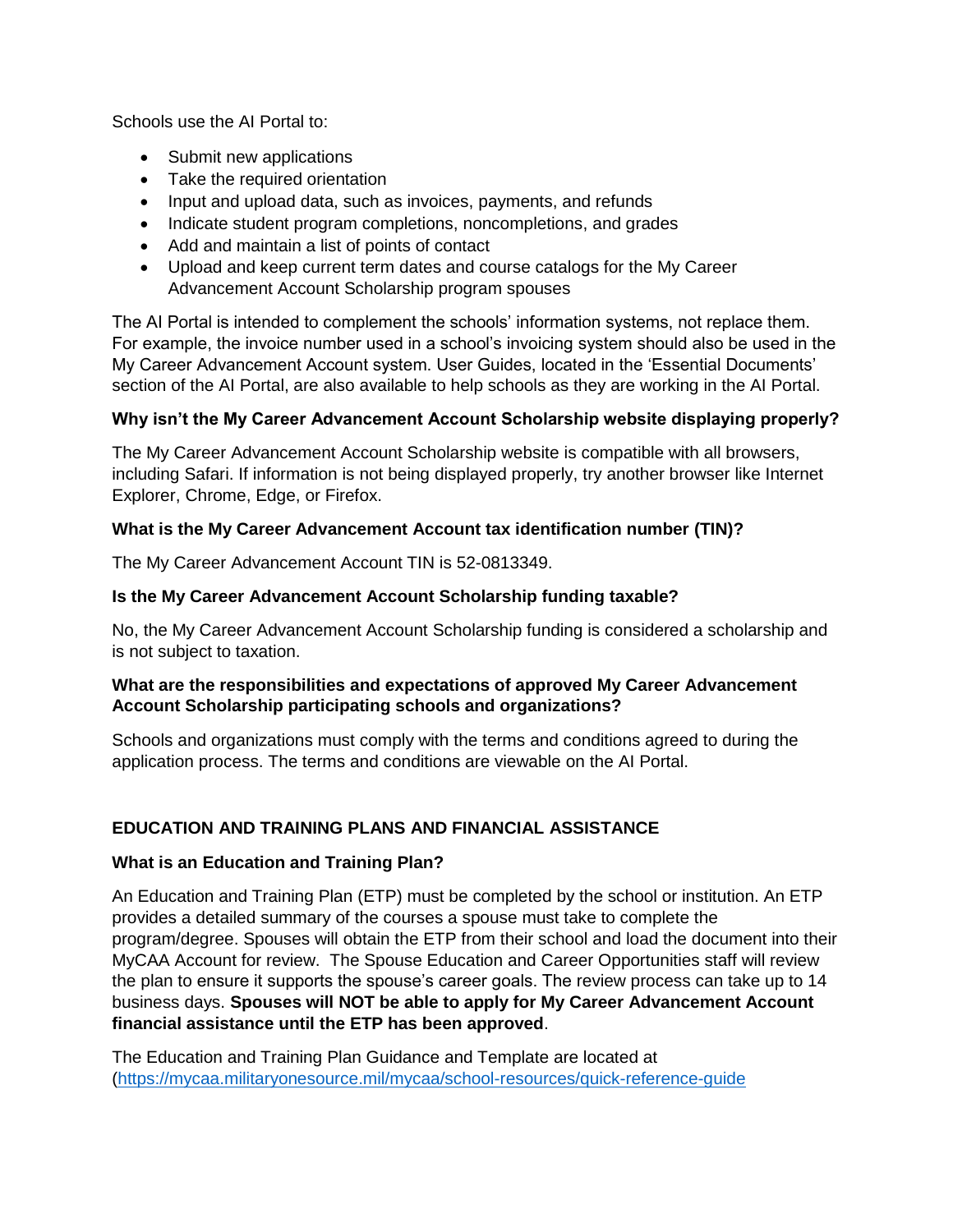The final copy of the template must be submitted as a pdf file and contain a wet or digital signature from the school official completing the document. Failure to use the template will result in a disapproved plan for the spouse.

The SECO program has up to 14 business days to approve, disapprove, or defer the Education and Training Plan.

# **What CANNOT be included in an Education and Training Plan?**

- Courses for a master's degree or doctorate that do not earn a credential required for employment
- Courses for a bachelor's degree
- Courses on an audit basis or being repeated, unless the My Career Advancement Account Scholarship Program has received a full refund from the school

## **Can a spouse pursue an associate degree in any subject?**

The associate degree must have a clear major or concentration supporting the career field noted on the Education and Training Plan. The concentration or major for the associate degree cannot be in general studies or liberal arts unless there is a specific concentration, such as general studies-teaching.

### **Can spouses take graduate courses with the My Career Advancement Account Scholarship funding?**

Spouses can take any program of study from an accredited school or institution recognized by the Department of Education or Department of Defense that leads to a license, certification, or associate degree. Coursework must be included in an approved Education and Training Plan.

## **Are spouses required to complete their courses, certification, or license in a certain timeframe and are there any exceptions?**

Yes, the duration of an associate degree course cannot exceed 12 months and a license or certification program cannot exceed 18 months. No exceptions can be made to exceed either of these timeframes. Schools and organizations receiving scholarship funds are required to post grades and program completion status.

Automatic waivers will be granted when schools require an upfront tuition payment that exceeds the annual \$2,000 cap, up to the maximum My Career Advancement Account Scholarship benefit amount of \$4,000 or the balance of the spouse's account.

Spouses may request a grade waiver if they fail, withdraw, or receive an incomplete for a course for the first time. In such cases, spouses must contact a Spouse Education and Career Opportunities career coach to discuss the situation and develop a plan to prevent a reoccurrence. Spouse Education and Career Opportunities career coaches can provide additional details on this waiver process requirement.

### **What is a financial assistance document?**

After spouses create an Education and Training Plan and receive My Career Advancement Account Scholarship approval, they can request financial assistance no earlier than 60 days and no later than one day before the start of the course. Financial assistance requests result in a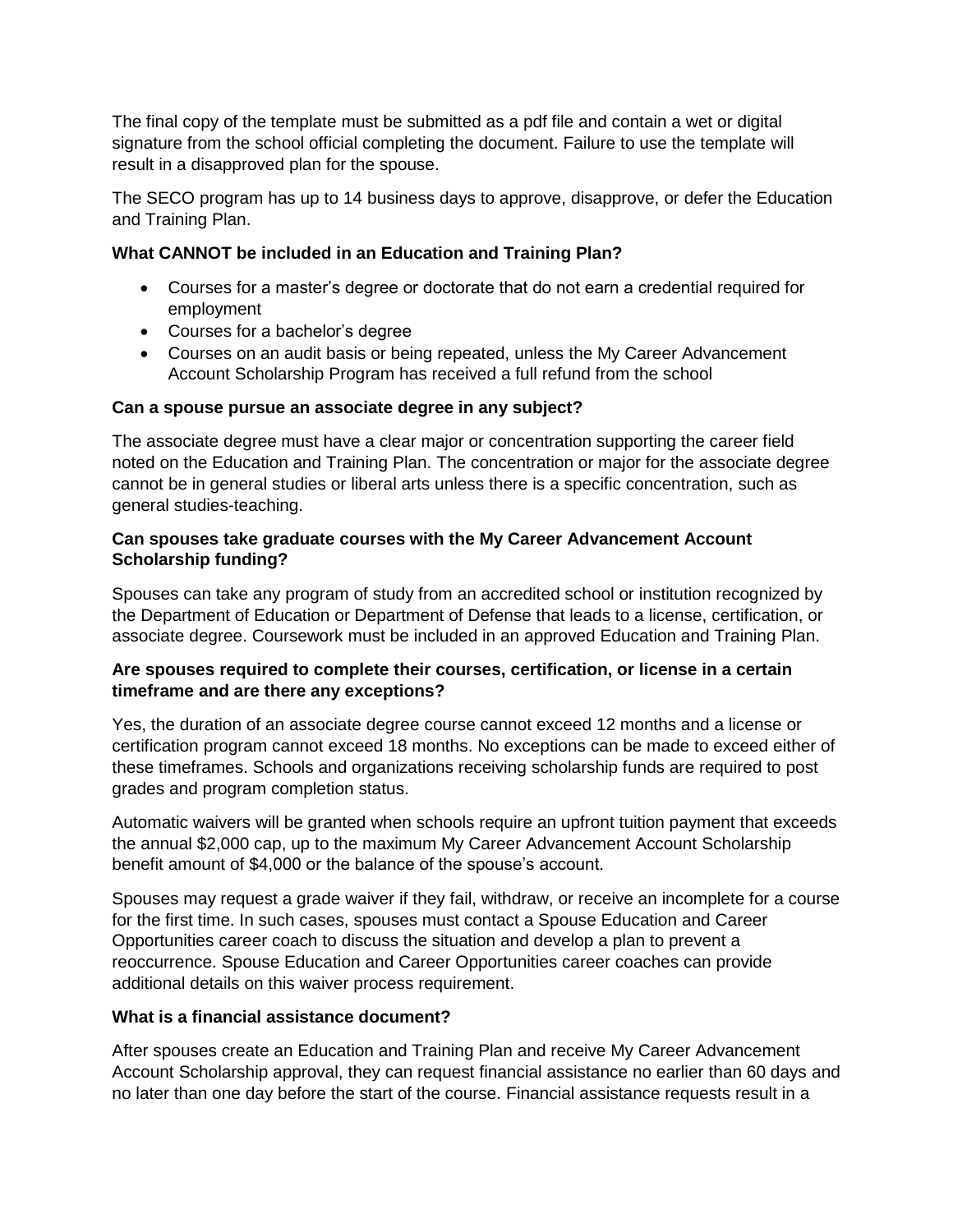document the school will use as the basis for an invoice. Courses that have different start and end dates must be on separate financial assistance requests.

Spouses must submit all financial assistance requests to the My Career Advancement Account Scholarship program before the sponsor's date of separation or when the sponsor is no longer serving on Title 10 orders. Spouses, not schools, are responsible for this process and spouses should contact a SECO career coach if they encounter an issue with the financial assistance process. A spouse should NOT start the course or program without an approved financial assistance document.

### **Can edits be made to financial assistance requests?**

Yes, a spouse can make edits to his or her financial assistance requests if the request has not been approved. If the financial assistance has been approved, the spouse will need to call a SECO career coach at 800-342-9647 to see if an edit can be made to the document. Spouses must electronically re-sign any edited financial assistance documents.

### **Why is it important to verify financial assistance document information prior to course start dates?**

The information in the AI Portal must match the official school records. Schools and spouses must work together to ensure the information listed in the spouse's Education and Training Plan supporting documentation and on all financial assistance documents is correct. This coordinated effort will prevent the need for financial assistance edits, invoicing errors or rejections, and administrative delays. It will also prevent the spouse from being held responsible for paying tuition costs.

While spouses are encouraged to bring hard copies or email copies of their financial assistance documents to their school, these documents are also available to schools electronically in the AI Portal.

### **How do schools verify financial assistance documents?**

Schools review financial assistance documents in the AI Portal. It is very important that schools DO NOT bill the My Career Advancement Account Scholarship program with incorrect information. Schools and organizations can lower the cost of the course during the invoice process. All other edits are the responsibility of the spouse.

Financial assistance documents should match the student record for courses or programs for which the spouse is currently enrolled. Schools and organizations will not be able to invoice until the start date is on the financial assistance document.

Financial assistance documents offer the following information for each spouse:

Page 1: A formal memorandum confirming a spouse is approved to receive My Career Advancement Account Scholarship financial assistance

Page 2: A list showing all course titles, codes, costs, and start and end dates — Confirm the information is correct. These are the only courses for which payment is authorized

For assistance accessing financial assistance documents in the AI Portal, contact the MyCAA Billing Team at MyCAABilling@militaryonesource.mil.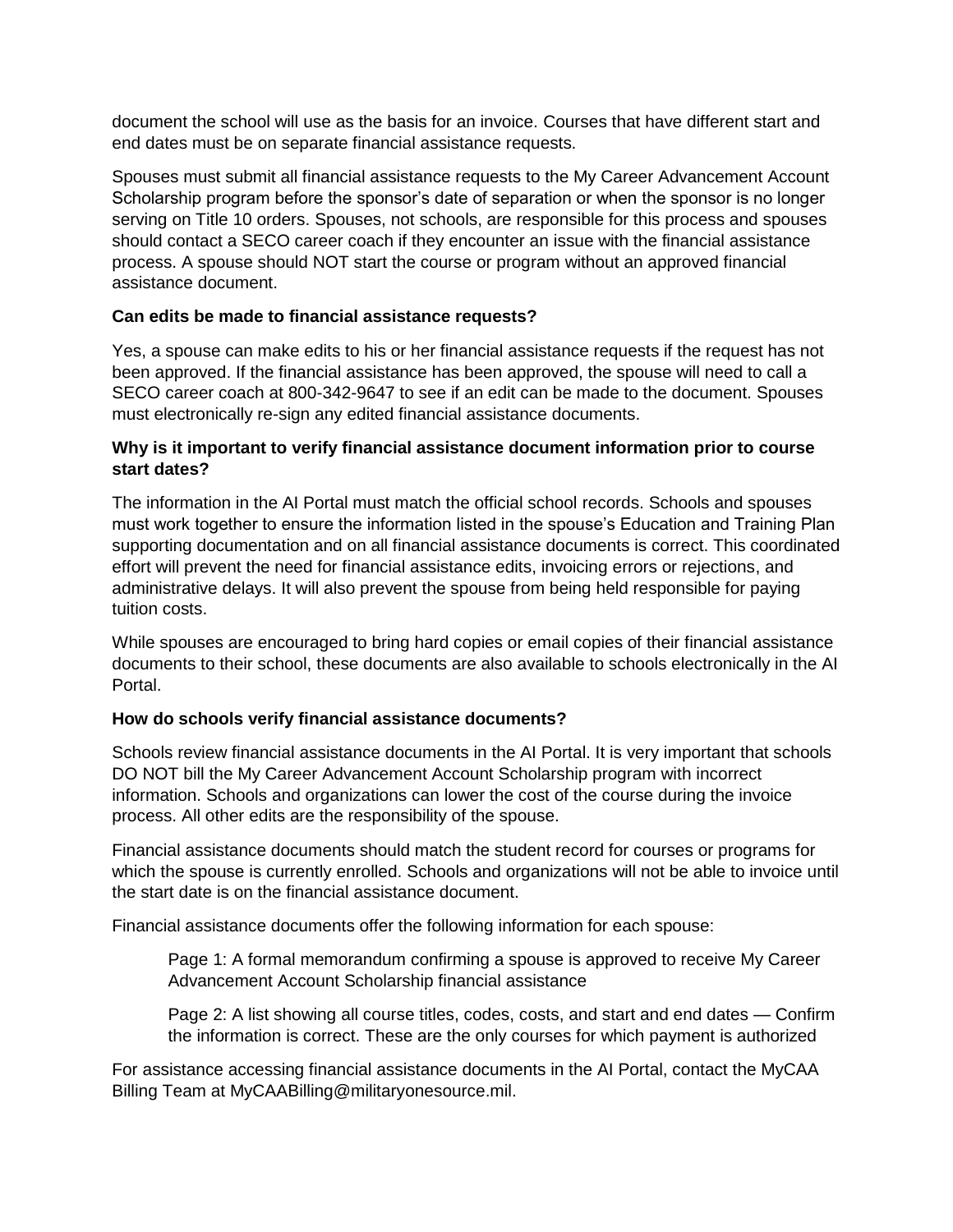### **What do schools do if they discover incorrect course codes, titles, start or end dates, or costs on a financial assistance document?**

Do not invoice. If the financial assistance has been approved, the spouse will need to call a SECO career coach at 800-342-9647 to see if an edit can be made to the document. Spouses must electronically re-sign any edited financial assistance documents.

If the class has already started, the spouse will need to call a SECO career coach at 800-342- 9647 to see if an edit can be made to the document. Spouses must electronically re-sign any edited financial assistance documents. The spouse also has the option to delete a financial assistance document or courses on a financial assistance document prior to approval or class start.

# **Can a spouse start a class even if the financial assistance document has not been approved?**

The My Career Advancement Account Scholarship program will NOT pay for classes or programs if the spouse begins classes without an approved financial assistance document.

# **What happens if spouses need more than \$4,000? Are there other funding sources?**

Spouses should:

- Contact Military OneSource (800-342-9647) or a Spouse Education and Career Opportunities career coach (by sending a message from the spouse's Message Box) to request assistance finding other financial resources
- Contact their school Career Services Office or school Financial Aid Office
- Visit the following websites:
	- o https://myseco.militaryonesource.mil/Portal/Content/General/295
	- o www.nmfa.org
	- o www.careeronestop.org
	- o www.ed.gov (Pell Grants)
	- o [https://www.benefits.va.gov/gibill/post911\\_gibill.asp](https://www.benefits.va.gov/gibill/post911_gibill.asp) or call 800-827-1000 or 888- 442-4451

# **SCHOOL ELIGIBILITY**

# **Which schools are eligible to apply to participate in the My Career Advancement Account Scholarship program?**

School applicants must offer well-established programs of study in career fields that lead to gainful employment. Refer to the 'For Institutions' page on the My Career Advancement Account Portal for eligibility and on-boarding steps. Schools must have operated as a school for a minimum of two years and not be located in a building used as a personal residence.

In order to participate, an institution must be:

o Accredited by an agency recognized by the Department of Education. No candidate or provisional status is allowed.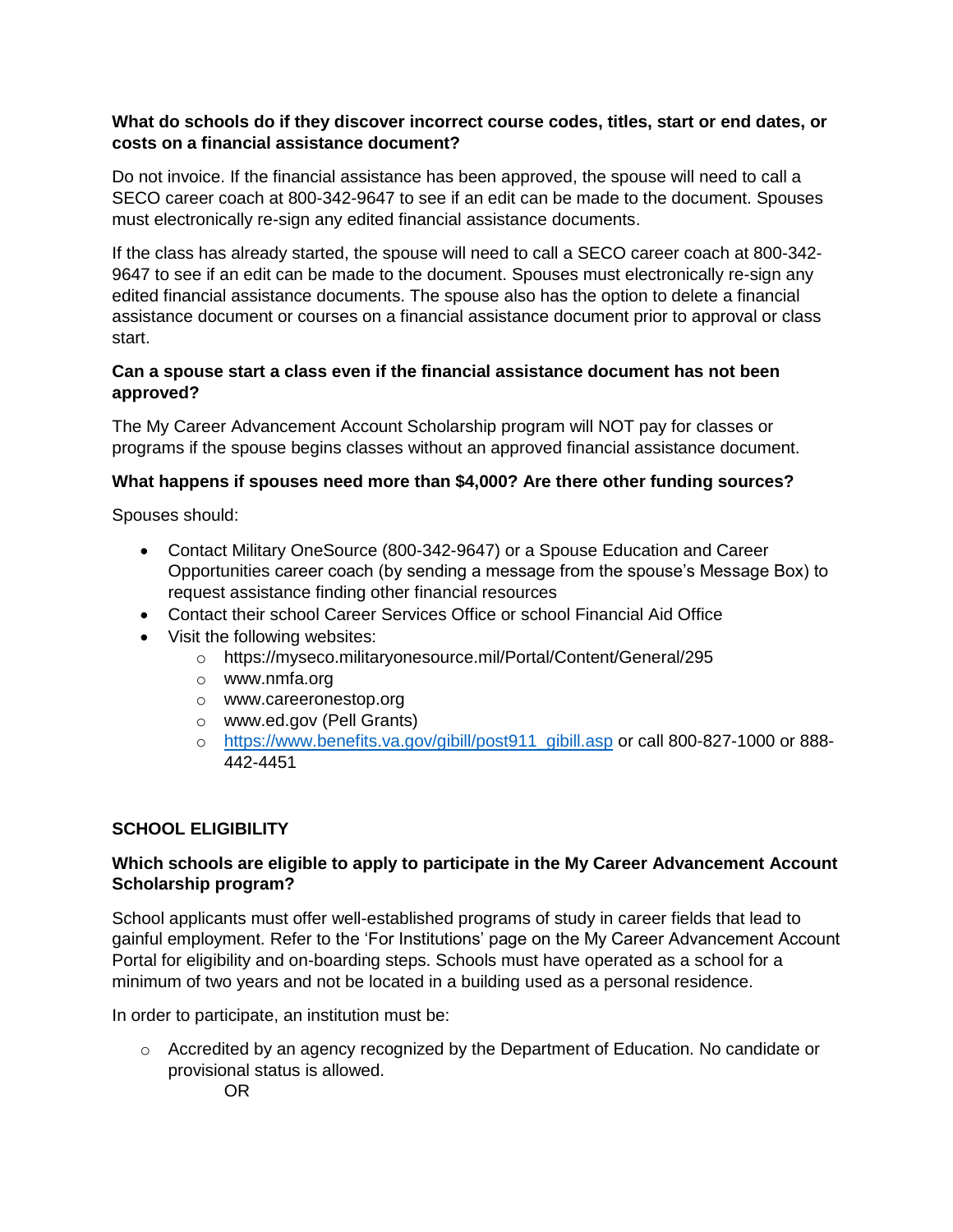$\circ$  Accredited by an industry recognized certification organization or licensed by a state board recognized by the Department of Defense. No candidate or provisional status is allowed.

### **What schools and organizations are already participating in the My Career Advancement Account Scholarship program?**

Schools and campuses participating in the program can be found using the 'School Search' function under the 'Schools & Programs' tab on the My Career Advancement Account Portal.

### **How can schools and organizations apply for the My Career Advancement Account Scholarship program?**

For information on the "On-boarding" process, visit [https://mycaa.militaryonesource.mil/mycaa/school-resources/on-boarding.](https://mycaa.militaryonesource.mil/mycaa/school-resources/on-boarding) If a school or organization would like to participate, they may submit an application from this page.

If a spouse asks the school to participate in the My Career Advancement Account Scholarship program, the school is responsible for updating the spouse on the school's intentions, eligibility, and registration status.

NOTE: Spouses cannot receive My Career Advancement Account Scholarship program financial assistance for courses offered by the school until the school has been determined eligible to participate in the program and has registered users in the AI Portal.

## **If schools have multiple campuses, does each campus have to be vetted?**

Yes, each location and campus provide unique local information, including school official points of contact and programs of study. Schools and organizations with state or industry approvals must submit individual campus applications. AI Portal users can apply for a campus by accessing the AI Portal, select School, Profile, and Submit Campus Application.

## **Which school officials can make a My Career Advancement Account Scholarship program participation decision?**

Assuming the school meets eligibility and accreditation requirements, leaders with decisionmaking authority at the school will make the final decision regarding the My Career Advancement Account Scholarship program participation.

School officials in the following offices should discuss the program participation requirements outlined in the documents on the My Career Advancement Account Spouse Portal 'For Institutions' page:

- Student accounts or bursar's office
- Financial aid office
- Military or veteran's liaison office
- Registrar's office

# **REGISTRATION AND ACCOUNTS**

**Why can't a spouse see a school on the My Career Advancement Account website?**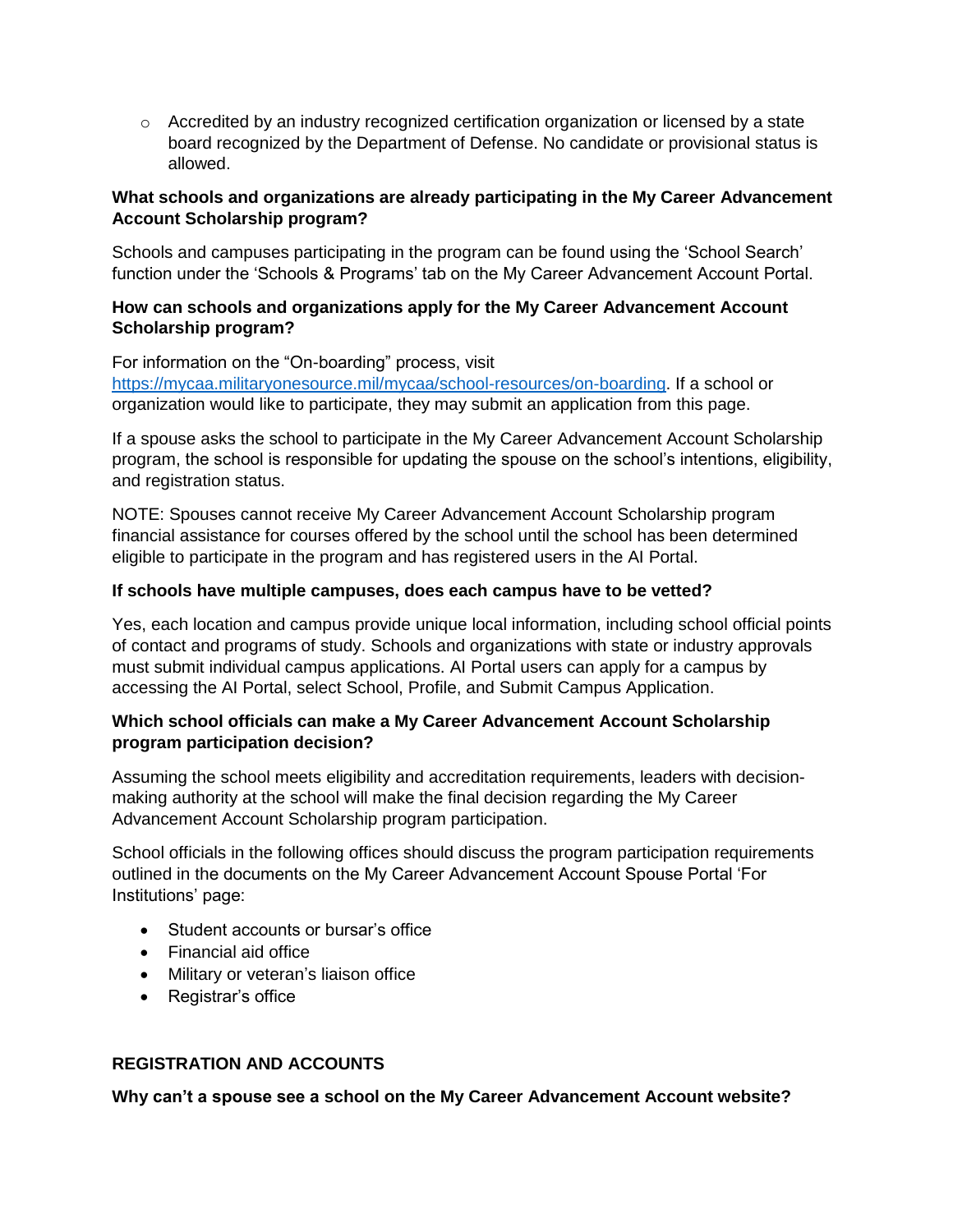Some of the reasons a spouse may not see a school on the site include:

- The school, campus, or organization has not applied through the AI Portal.
- The school, campus, or organization is still in the on-boarding process and has not been approved.
- The school, organization, or campus has been removed from the MyCAA approved school search.

Contact the Education, Training, and Licensing Team if you have any questions at 334-517- 6160, option 2.

### **How do points of contact register and activate user accounts in the AI Portal?**

After approval to participate in the program and completion of the on-boarding process, each individual user must log-in to the AI Portal to register for an individual account.

Due to security reasons, ALL users must create and maintain their own accounts. Individual accounts are attached to a larger school account and cannot be shared with anyone else.

When an AI Portal user leaves the school or their My Career Advancement Account Scholarship program-related position, the Unit Account Controller should contact the Education, Training, and Licensing team at 334-517-6160, option 2 or by email at

mycaaschools@militaryonesource.mil. The User Account Controller should take away all AI Portal permissions for the user and suspend the account. The school must maintain one active authorized user to remain eligible for the MyCAA program.

The Department of Defense considers it a security violation to share usernames and passwords. If users are found to be sharing login credentials, the entire school or organization may be removed from participation in the program.

# **What are the roles and responsibilities of a school's User Account Controller?**

The school appoints a User Account Controller, or UAC, to oversee and manage all other users attached to an account. The UAC is responsible for approving new user requests, assigning permissions, resetting passwords and locking or unlocking user accounts for all associated users of the AI Portal.

Each school with two or more users is required to maintain at least one user with UAC permissions. For larger schools and schools with multiple campuses, there should be at least two, and no more than five, UACs per school.

### **When can schools submit an invoice online?**

Only users with Invoice Tech permissions can submit invoices. Users should submit invoices in the AI Portal on or after the course start date on the financial assistance documents. Schools and organizations must verify all information on the document is correct prior to invoicing.

To prevent the need for refunds to the My Career Advancement Account Scholarship program that are related to course changes, schools are advised to wait until after the official school drop/add period has ended to invoice the program.

School officials must invoice no later than 60 days after the course start date shown on the financial assistance document.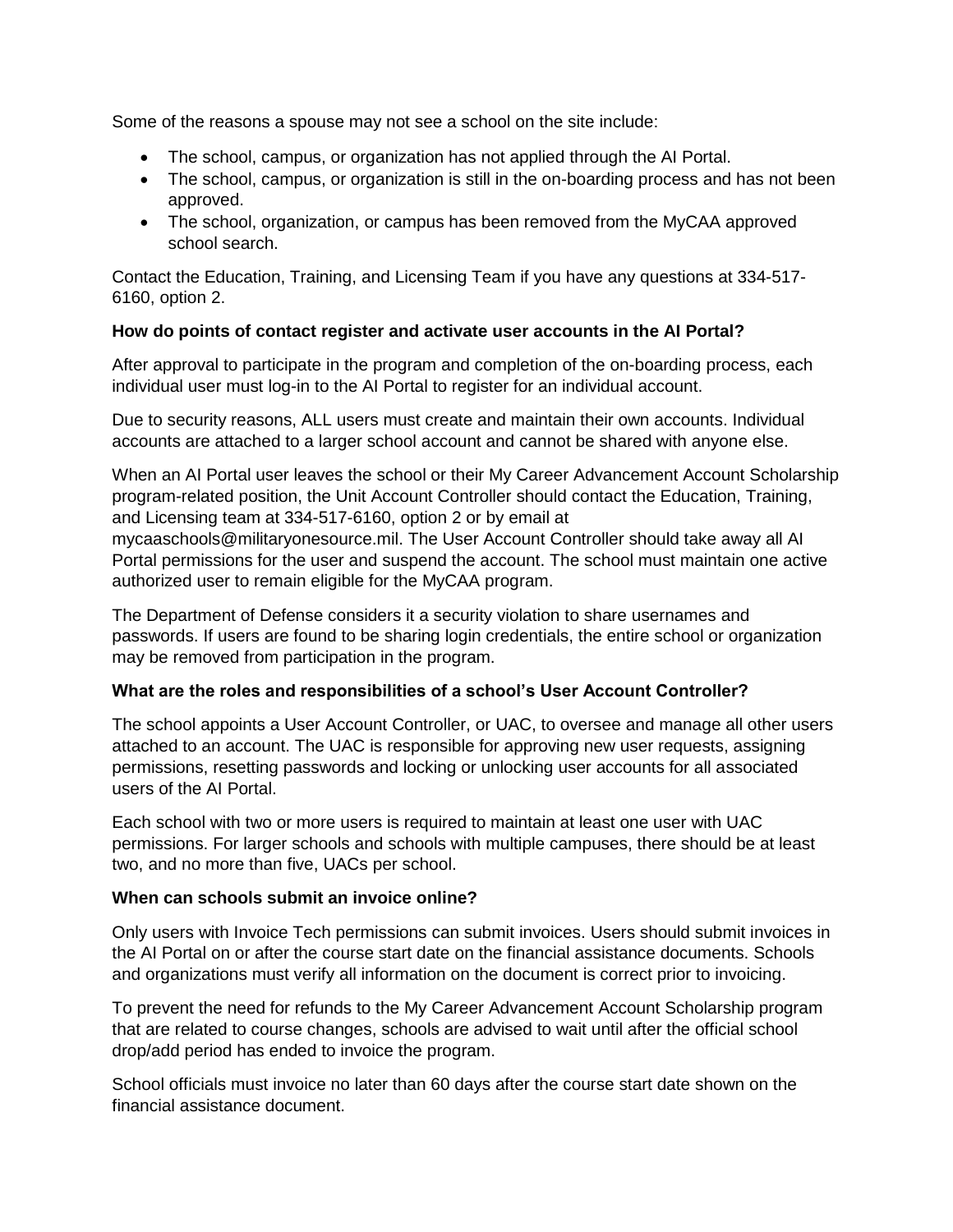User Guides in the AI Portal 'Essential Documents' section include step-by-step instructions on invoicing. These guides also explain how to invoice a dropped course and the proper use of invoice status codes.

For additional assistance, contact the MyCAA Billing Department by calling 334-517-6160, Option 1 or send an email to MyCAABilling@militaryonesource.mil.

# **Can a school combine multiple financial assistance documents on one invoice?**

Yes, however, the invoice cannot exceed \$50,000. Also, if separate receipts are needed for each spouse, the school needs to submit a separate invoice for each spouse. Invoices must be from the same fiscal year start date as listed on the financial assistance document. The fiscal year for AI Portal purposes is Oct. 1, through Sept. 30.

## **What are the rules for collecting payment from the My Career Advancement Account Scholarship program?**

The key administrative requirements for collecting payment are separate from invoicing and include the following:

- The My Career Advancement Account Scholarship program pays by MasterCard only. No Electronic Funds Transfer or Automatic Clearing House are permitted.
- PayPal cannot be used with the My Career Advancement Account Scholarship program. This is primarily because the program cannot process refunds through PayPal.
- The My Career Advancement Account produces one Payment Authorization Letter for a specific authorized amount that must be processed in ONE transaction. If a receipt is required for each student spouse, separate invoices must be submitted to the program.
- Once a Payment Authorization Letter has been uploaded to the AI Portal by My Career Advancement Account, the invoice is locked and cannot be changed or deleted.
- Any required downward adjustments to the amount shown on the Payment Authorization Letter must be resolved through a refund to the My Career Advancement Account program credit card that was used to pay the invoice. The My Career Advancement Account program cannot accept any other form of refund. Please note: REFUNDS CANNOT BE GIVEN TO SPOUSES.

## **What are the steps for the school in the My Career Advancement Account Scholarship program invoicing process?**

These are the five steps:

- 1. Review all financial assistance enrollments.
- 2. Create and submit an invoice online in the AI Portal.
- 3. Check the status of the invoice.
- 4. Retrieve the Payment Authorization Letter.
- 5. Process the MasterCard number on the letter for payment. No actual card is sent.

### **What if a spouse has more than one source of funding to pay for a class?**

Spouses can use two sources of federal education benefits to pay for the same course or program. The My Career Advancement Account Scholarship funds must be applied to the tuition costs only and spouses may NOT receive a direct refund of My Career Advancement Account Scholarship monies.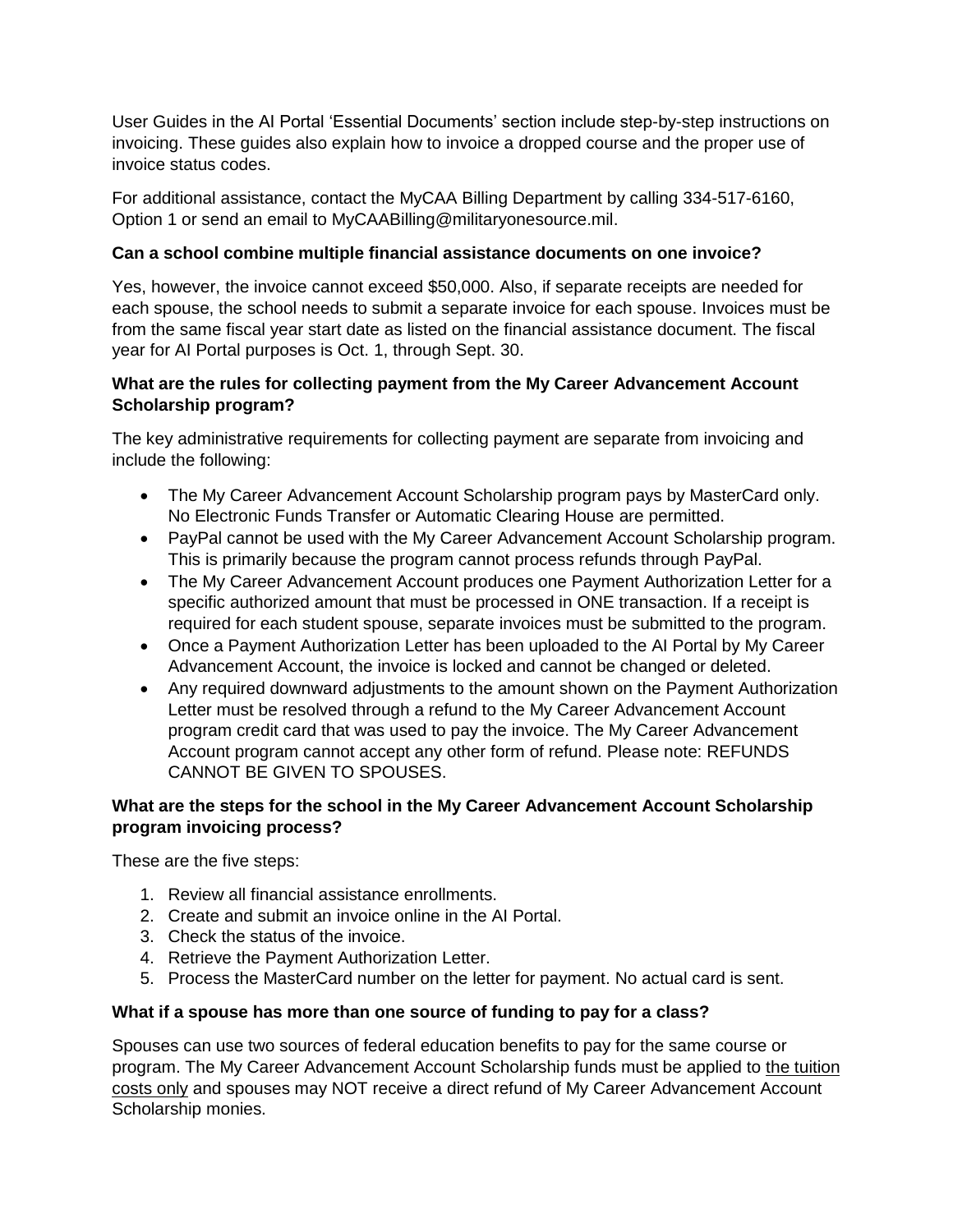### **How long does it take to process a My Career Advancement Account Scholarship program invoice?**

After an invoice is received and approved via the AI Portal, it can take up to 30 calendar days to process and upload the My Career Advancement Account Payment Authorization Letter, which contains the MasterCard number. Schools can track via the AI Portal when invoices were submitted to know the approximate date to expect Payment Authorization Letters.

## **GRADES**

### **May an educational agency or institution disclose personally identifiable information from education records to the My Career Advancement Account program under the Family Educational Rights and Privacy Act, or FERPA?**

Yes, the FERPA recognizes that an electronically signed and dated written consent from an individual is acceptable for permitting the release of personal information according to Title 34, Volume 1, Part 99, Subpart D.

Additional information is available on the Department of Education website.

### **What is the grade requirement for the My Career Advancement Account Scholarship program?**

Schools and organizations will use the list of grades in the AI Portal and choose the one that correlates to what is shown on the student's transcript.

Course grades must be posted to the AI Portal within 60 days of course end dates. Spouses will not be able to access additional financial assistance until this requirement is met. Grades cannot be posted until the course end date on the financial assistance document.

When spouses electronically sign the My Career Advancement Account Spouse Terms and Conditions Agreement, they give permission to the Department of Defense and My Career Advancement Account and their school to share information, such as grades. Additionally, page 2 of the financial assistance document summarizes their agreement to key points in the My Career Advancement Account Spouse Terms and Conditions Agreement.

### **What is the connection between grades and the My Career Advancement Account Scholarship program financial assistance?**

The My Career Advancement Account automatically prevents a spouse from requesting additional financial assistance based on grades in these two cases:

- 1. If a spouse receives a grade of F, W (with an associated cost), U, N or O. The Department of Defense allows spouses to request grade waivers, including a Forgiveness Waiver and a Hardship Waiver. Both waivers must be requested by the spouse through the My Career Advancement Account Spouse Portal.
- 2. If there is a second course failure, the spouse's account will be permanently locked and no further My Career Advancement Account Scholarship program funding will be available.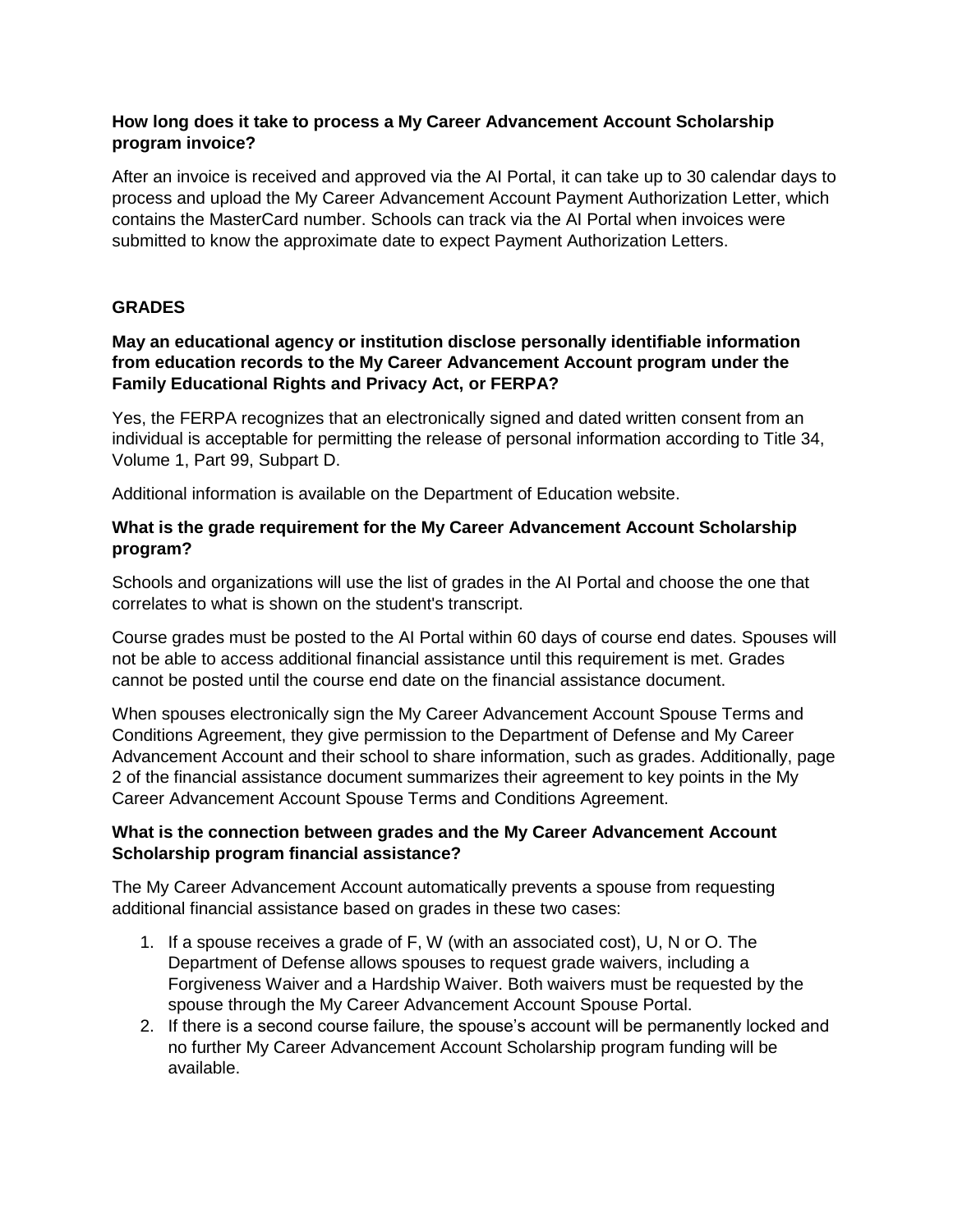### **What if a spouse needs additional time beyond the course end date on the funding document?**

The MyCAA program follows the respective school's policy for course extensions. However, the grade technician must post an "I" (incomplete) for the course when an extension is granted. If the spouse doesn't complete the course in 180 days from the course end date, then the grade technician should change the grade to "N" (non-completion). The grade can be changed in the AI Portal up to one year from the course end date. After that time, an official document can be e-mailed to the Education, Training, and Licensing team to update.

## **What does the program completions queue in the AI Portal mean in the My Career Advancement Account Scholarship program?**

The queue in the AI Portal is a place for schools and institutions to post the completion status of a military spouse in a specific program. A program completion signifies a spouse has finished a program of study at the institution. A program non-completion signifies a spouse has NOT finished a program of study at the institution. The AI Portal provides a list of various reasons a military spouse may not have completed a program.

If the completion or non-completion status of a program changes after posting an official document can be e-mailed to the Education, Training, and Licensing team.

The My Career Advancement Account Scholarship program is dedicated to focusing on the career development of its participants. As such, school officials should update the program completion section of the AI Portal as the program completion or non-completion status occurs for each student using the scholarship. This allows the My Career Advancement Account program to track the overall success of the program and aids coaches in identifying opportunities to assist spouses with employment readiness and career connections.

### **What happens if a spouse fails a course?**

A hold for additional funding will be placed on the spouse's account until he or she talks to a Spouse Education and Career Opportunities career coach and develops a plan for successfully completing future courses using the My Career Advancement Account Scholarship funding. A second course failure or withdrawal may result in the spouse's My Career Advancement Account Scholarship being permanently suspended

# **THE MY CAREER ADVANCEMENT ACCOUNT PROGRAM CONTACTS**

### **Who should schools contact for assistance?**

The following contact information is for use by SCHOOL OFFICIALS only. Spouses are strictly prohibited from using this contact information because it causes significant administrative delays.

For general My Career Advancement Account program information assistance for new schools, additional campuses approved partner schools, contact the My Career Advancement Account Education, Training, and Licensing team at 334-517-6160, Option 2 or send an email to MyCAASchools@militaryonesource.mil.